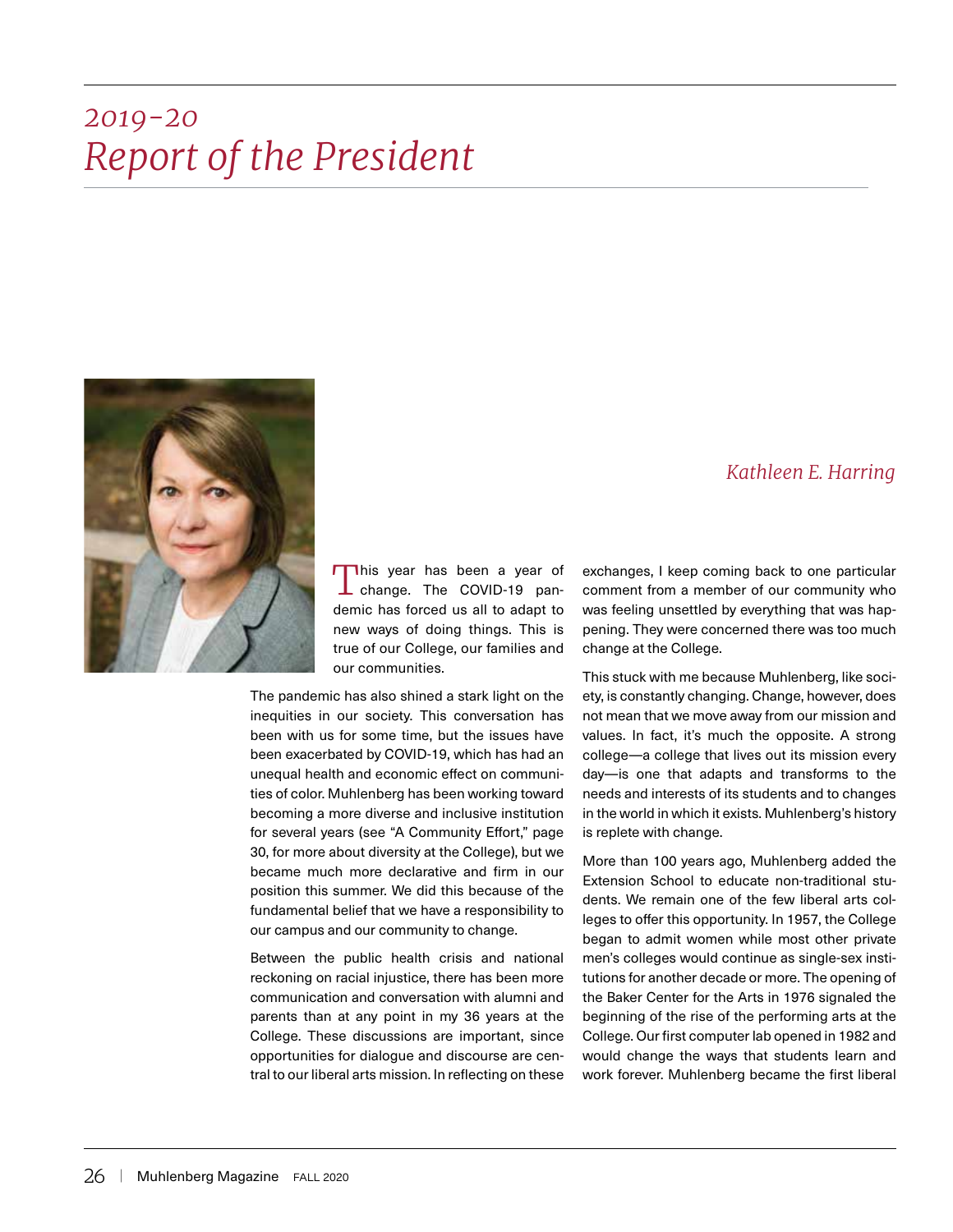

arts college in the nation to receive Hillel accreditation and foundation status in 2006. And a year later, the opening of the Multicultural Center created an inclusive and supportive space to foster growth in the diversity of our College community.

Of course, these are major events, but there are changes that take place every day. Last fall, our campus became smoke-, vape- and tobacco-free—the result of an effort that began with student research. We launched a number of hardship initiatives to help our students, including the Muhlenberg Useful Living Essentials or M.U.L.E. Community Cabinet and emergency student grants. These efforts recognize our growing understanding of how to effectively support student success in today's society. The College was recognized for the second time in 10 years with the Carnegie Community Engagement Classification, one of only 119 colleges and universities nationwide to receive that honor. This recognition acknowledges our sustained efforts to build important connections between the College and the community while fostering a sense of civic duty among our students.

Two other initiatives at the College were recognized nationally last fall as well. The student organization BergVotes received a Silver Seal of Excellence from the ALL IN Campus Democracy Challenge. This is a result of nonpartisan efforts to increase student participation in the election process. It reflects the work of students and their faculty and staff advisors to grow student voter registration between the 2014 and 2018 elections. Finally, the College's ongoing efforts to become more sustainable and environmentally responsible earned Muhlenberg a rating as a top performer on the Sustainable Campus Index of the Association for the Advancement of Sustainability in Higher Education.

All of these achievements reflect the constant and ongoing evolution of Muhlenberg College as a premier lib-

eral arts institution. Most people understand that we are continually striving to be better at what we do, but some see the changes happening today and believe them to be extraordinary. But are they? Not in the context of the College's history.

When I was named a department chair many years ago, along with two other female professors, it

*A strong college—a college that lives out its mission every day—is one that adapts and transforms to the needs and interests of its students and to changes in the world in which it exists. Muhlenberg's history is replete with change.*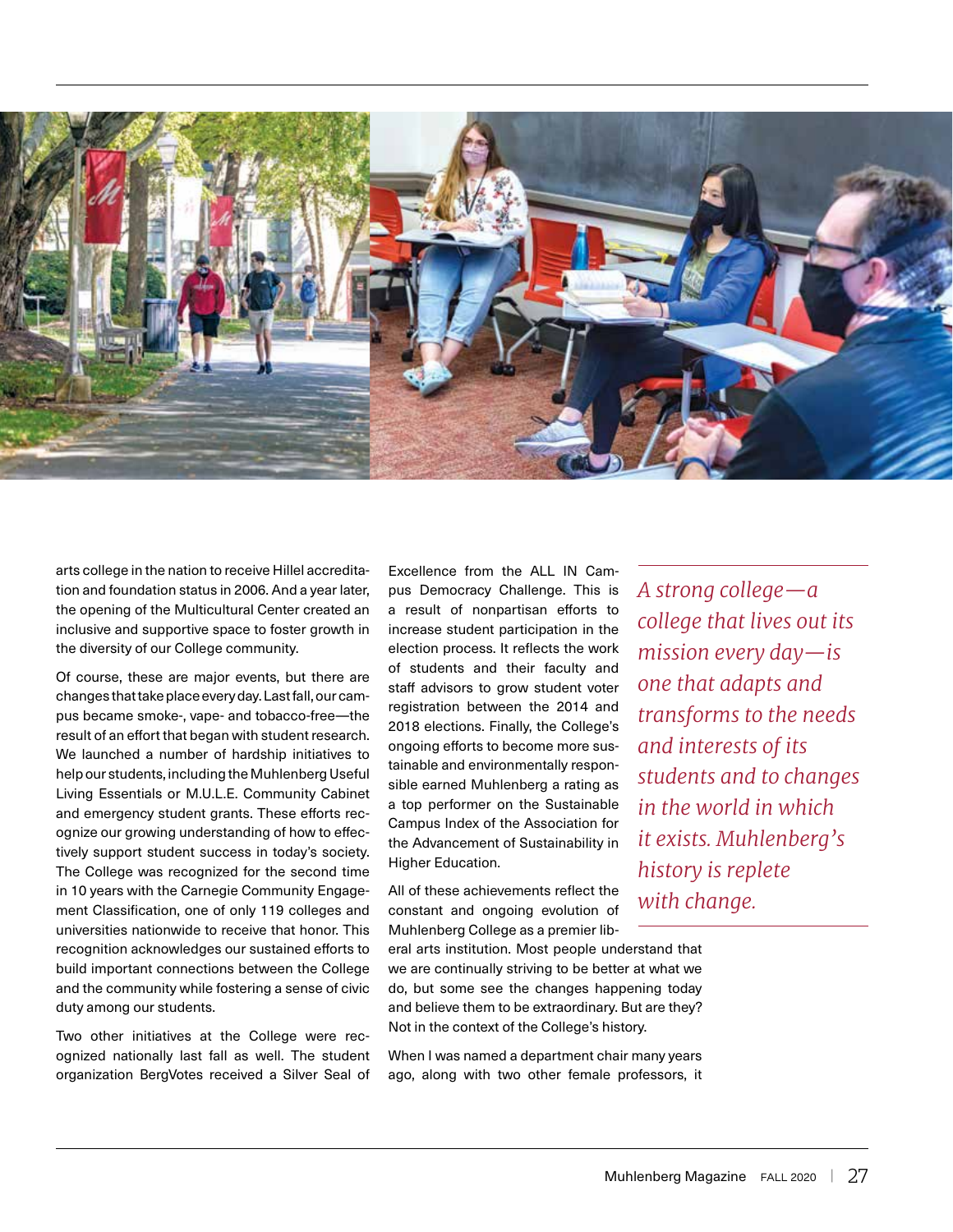

brought the number of female department chairs from two to five. That was in 1993. And six years later, the College promoted three women to the rank of professor—Joan Marx (Spanish), Jadviga da Costa Nunes (art) and me (psychology)—doubling the number of women in the highest faculty rank.

*In order to address issues of social injustice in our own community, we must examine our culture, policies and practices. We want to be better. We want to live up to the ideals in our mission and values. We want to be a more diverse, inclusive and equitable institution.*  Think about that. In 1999, there were only six female faculty at this rank and today 25 women have achieved this accomplishment.

Muhlenberg currently has only three tenured faculty of color, with 10 in tenure-track positions. There are many myths regarding attracting and retaining faculty of color: They are in high demand so

there are bidding wars, there aren't enough of them, the business world is pulling them away. Research on faculty retention, however, shows that perceptions of belonging, support and community are more likely the reasons why faculty of color choose to stay at or leave an institution. Having a strong support network and a sense of connection to the College is essential for students of color as well.

In order to address issues of social injustice in our own community, we must examine our culture, policies and practices. We want to be better. We want to live up to the ideals in our mission and values. We want to be a more diverse, inclusive and equitable institution.

The College's diversity plans and initiatives can be found at muhlenberg.edu/diversityatmuhlenberg. I encourage you to review these plans and the progress made over the past six years. In a community message from June 16, I outlined actions the College was taking: approval of two tenure-track positions with joint appointments in Africana studies; increased funding for the Office of Multicultural Life; expansion of the Emerging Leaders Program from a two-year program to four years; working with the Allentown Police Department as well as our own Department of Campus